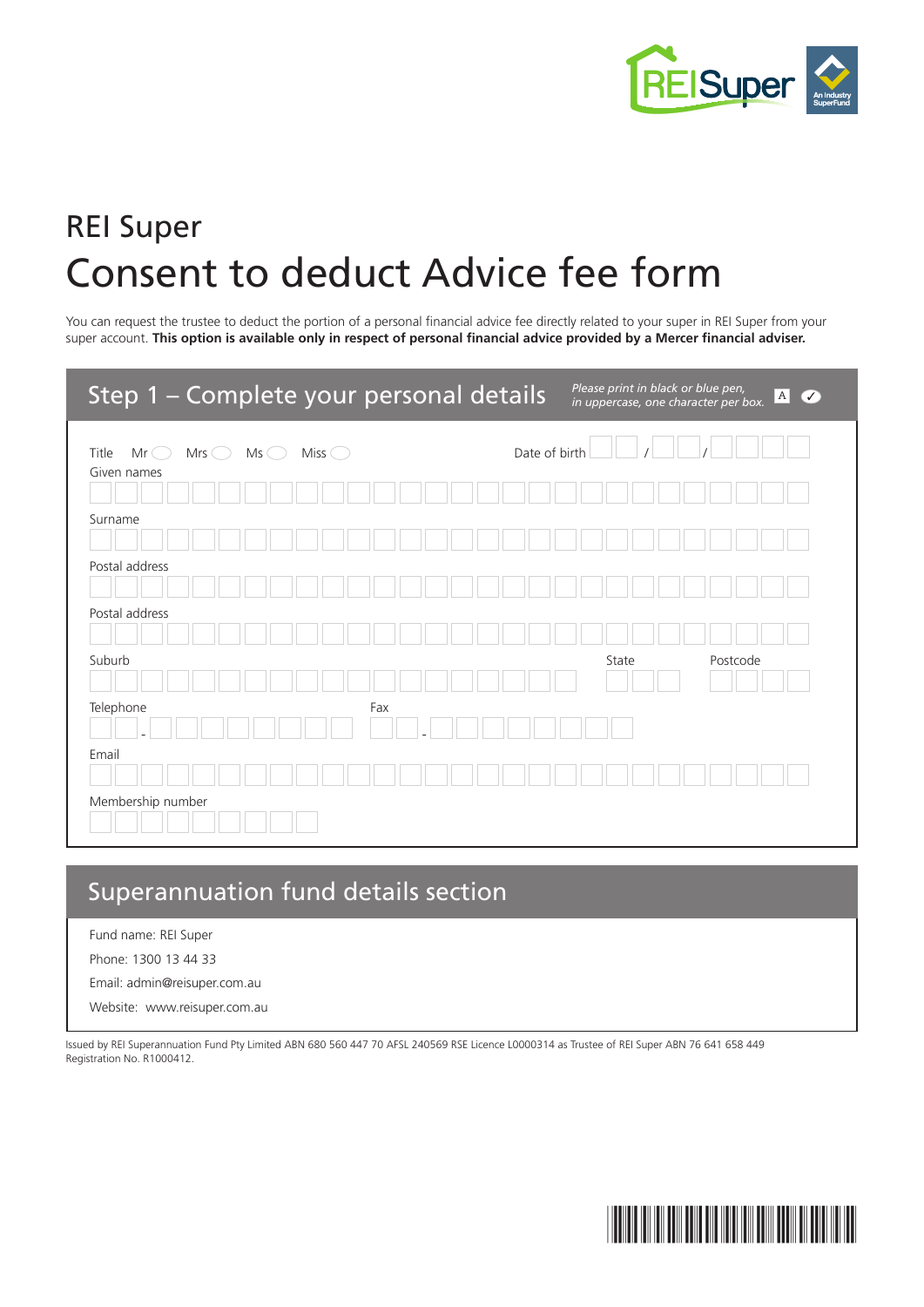#### Step 2 – Consent for Advice fees to be deducted from my REI Super account – to be completed by the member

REI Super is legally required to get your written consent before the financial advice fee can be deducted from your super account. Please complete and sign the below section to provide your consent.

One-Off advice fees are only able to be deducted from a member's account held in this fund.

Please note we may not be able to process your request if:

- 1. the fee to be deducted would leave your accumulation super account with a leaving service payout of less than \$5,000.
- 2. You have already had an advice fee deducted in the last 12 months.

Please select from the following options and include all applicable information (tick box):

| One-off advice fee inclusive of GST |  |
|-------------------------------------|--|
| Date of Service                     |  |

One-off advice fees will be deducted from your account at the time of receiving this form. Your consent will expire once the deduction has been processed and your adviser will have to ask you for your consent before any further advice fees are deducted from your REI Super account.

By signing this form, I consent and confirm the following

- The services provided by the financial advice that this fee relates to is in relation to my account held with REI Super
- I am aware that if I am not satisfied with the services described by my adviser I do not have to sign this consent.
- I can withdraw my consent by contacting the fund on 1300 13 44 33 or by emailing admin@reisuper.com.au and understand I must contact the fund before the amount has been deducted from my account.
- I consent for the advice fees requested on this form be deducted from my REI Super account and paid to my adviser.

Member Signature Date / /

#### How to cancel our advice fee section

You should speak to your adviser if you are not satisfied with the services provided before signing this form.

If you no longer wish to have the advice fee deducted from your account you will need to contact us before the amount has been deducted from your account.

To withdraw your consent to the deduction of fees from your super account contact REI Super by:

- Phone on 1300 13 44 33
- Email to admin@reisuper.com.au
- In writing by mail to GPO Box 4303 Melbourne VIC 3001

#### Step 3 – Attach copy of invoice

You must attach a copy of the invoice issued by Mercer which shows the fee charged for the REI Super financial advice you received in relation to your interest in REI Super. Failure to attach a copy of the invoice means that the trustee will not be able to process your request.

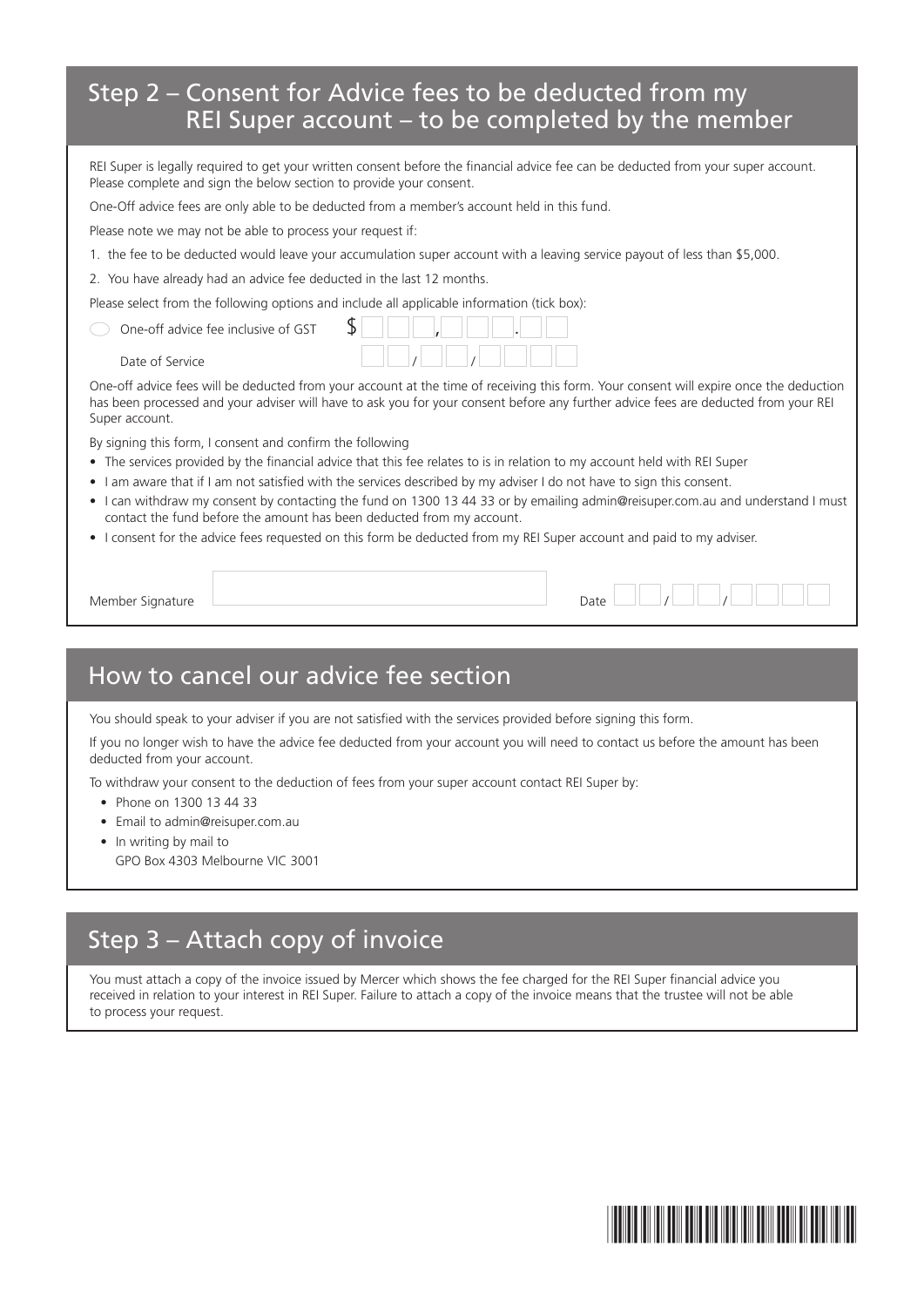## Your Privacy

The Fund is administered by us along with our service provider, Mercer Outsourcing Australia Pty Ltd (Mercer). We collect, use and disclose personal information about you in order to manage your superannuation benefits and give you information about your super. We may also use it to supply you with information about the other products and services offered by us and our related companies. If you do not wish to receive marketing material, please contact us on 1300 13 44 33.

Our Privacy Policy is available to view at reisuper.com.au or you can obtain a copy by contacting us on 1300 13 44 33.

If you do not provide the personal information requested, we may not be able to manage your superannuation.

We may sometimes collect information about you from third parties such as your employer, a previous super fund, your financial adviser, our related entities and publicly available sources.

We may disclose your information to various organisations in order to manage your super, including your employer, our professional advisers, insurers, our related companies which provide services or products relevant to the provision of your super, any relevant government authority that requires your personal information to be disclosed, and our other service providers used to assist with managing your super.

In managing your super your personal information will be disclosed to service providers in another country, most likely to Mercer's processing centre in India. Our Privacy Policies list all other relevant offshore locations.

Our Privacy Policy sets out in more detail how we deal with your personal information and who you can talk to if you wish to access and seek correction of the information, we hold about you. It also provides detail about how you may lodge a complaint about the way we have dealt with your information and how that complaint will be handled.

If you have any other queries in relation to privacy issues, you may contact us on 1300 13 44 33 or write to our Privacy Officer, GPO Box 4303, Melbourne VIC 3001.

### Step 4 – Sign the form

I confirm that:

- the amount to be deducted from my super account is solely in relation to advice provided to me in relation to my super benefits in REI Super
- I consent for the advice fee as detailed above to be deducted from my super account and I have signed the consent for this advice fee.

I understand that:

- the fee nominated will be deducted from my super account by the trustee's administrator on receipt of all required information
- if I have provided my email address in this form the trustee may, at is discretion, use that email address to send me information concerning my super including any annual reports, member and exit statements, notices of material changes or significant events, and member publications
- the trustee may provide some or all of the member communications electronically either by:
	- sending it to me by email (which may include a link to a website from where it can be downloaded) where I have provided an email address; and/or
	- making it available to me on a website from where it can be downloaded
- the value of my super in REI Super will decrease by the amount of the fee paid from my super account in accordance with my request
- the trustee may not be able to action my request where the trustee has been notified of family law proceedings in relation to my super

I agree that:

- my request will not be processed if:
	- I have not completed and signed Step 2 of this form; or
	- the amount requested in Step 2 to be paid from my super account balance in REI Super does not correspond with the fee charged on the Mercer invoice for the REI Super financial advice I received in relation to my interest in REI Super.
	- my current balance is less than \$5,000; or
	- the balance remaining in my super account after the deduction of the fee will be less than \$5,000.
- the trustee may use my email address to communicate with me in respect of any correspondence it deems appropriate
- I understand and consent to my information being collected, disclosed and used in the manner set out in this form

 ${\sf Signature}$   $\begin{picture}(10,10) \put(0,0){\dashbox{0.5}(10,0){ }} \put(15,0){\dashbox{0.5}(10,0){ }} \put(15,0){\dashbox{0.5}(10,0){ }} \put(15,0){\dashbox{0.5}(10,0){ }} \put(15,0){\dashbox{0.5}(10,0){ }} \put(15,0){\dashbox{0.5}(10,0){ }} \put(15,0){\dashbox{0.5}(10,0){ }} \put(15,0){\dashbox{0.5}(10,0){ }} \put(15,0){\dashbox{0.5}(10,0){ }} \put(15$